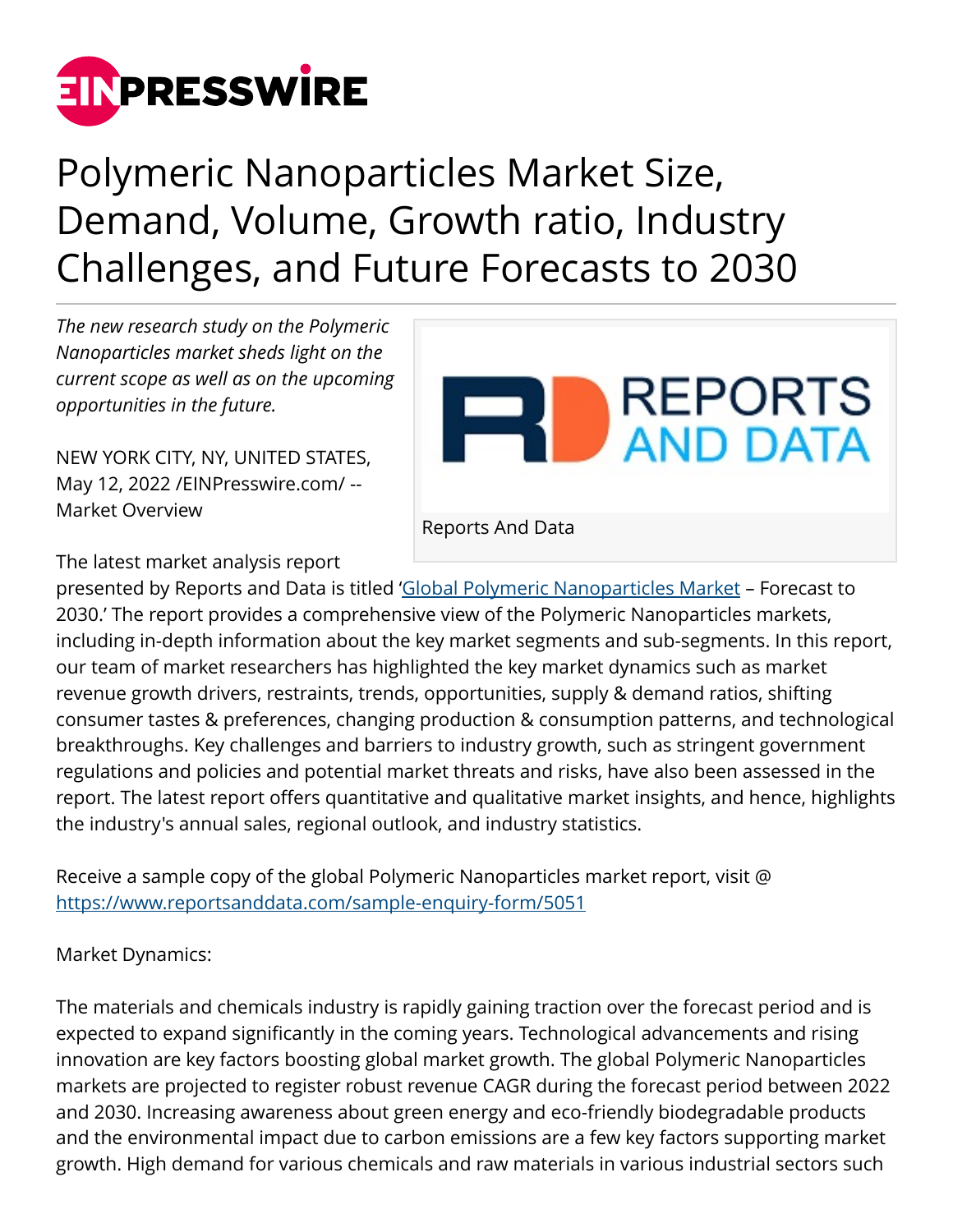as food and technology, pharmaceutical and biotechnology, manufacturing, paint and coating, paper, and plastic among others. In addition, increasing research and development activities, growing demand for products like perfumes, soaps, and detergents for daily usage along with rising disposable income across the globe are further boosting the market growth.

Top Companies Operating in the Global Polymeric Nanoparticles Market:

Aphios Corporation

Nano research elements

Phosphorex, Inc.

Exelead

CD Bioparticles

NanoSynthons LLC

Biopharma PEG

Merckmillipore (Merck)

Creative PEGWorks

Nanoshel,

Nanovex Biotechnologies SL

Thermo scientific

Dolomite Microfluidics

Evonik, Advanced Nanotech Lab

Sintef

HiQ-Nano s.r.l.

Attonuclei

Inquiry Before Buying the Report @ [https://www.reportsanddata.com/inquiry-before](https://www.reportsanddata.com/inquiry-before-buying/5051)[buying/5051](https://www.reportsanddata.com/inquiry-before-buying/5051)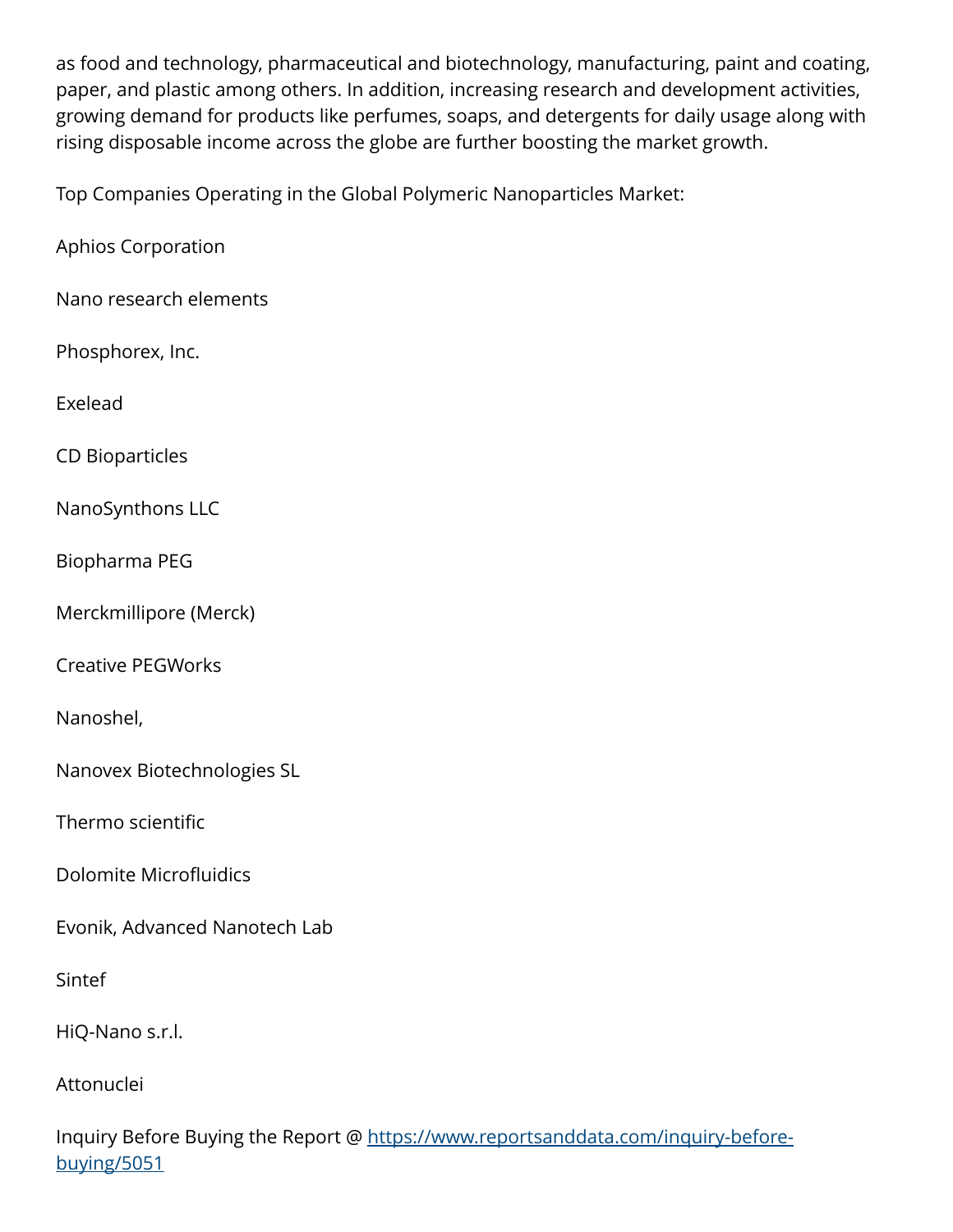Polymeric Nanoparticles Market Segmentation

Type Outlook (Revenue, USD Billion; 2019-2030)

Nanospheres

Nanocapsules

End-Use Outlook (Revenue, USD Billion; 2019-2030)

Pharmaceutical

Automotive

Construction

**Electronics** 

Request a customized copy of the report @ [https://www.reportsanddata.com/request](https://www.reportsanddata.com/request-customization-form/5051)[customization-form/5051](https://www.reportsanddata.com/request-customization-form/5051)

Table of Contents:

Chapter 1. Methodology & Sources

1.1. Market Definition

1.2. Research Scope

## 1.3. Methodology

1.4. Research Sources

1.4.1. Primary Sources

1.4.2. Secondary Sources

1.4.3. Paid Sources

1.5. Market Estimation Technique

Chapter 2. Executive Summary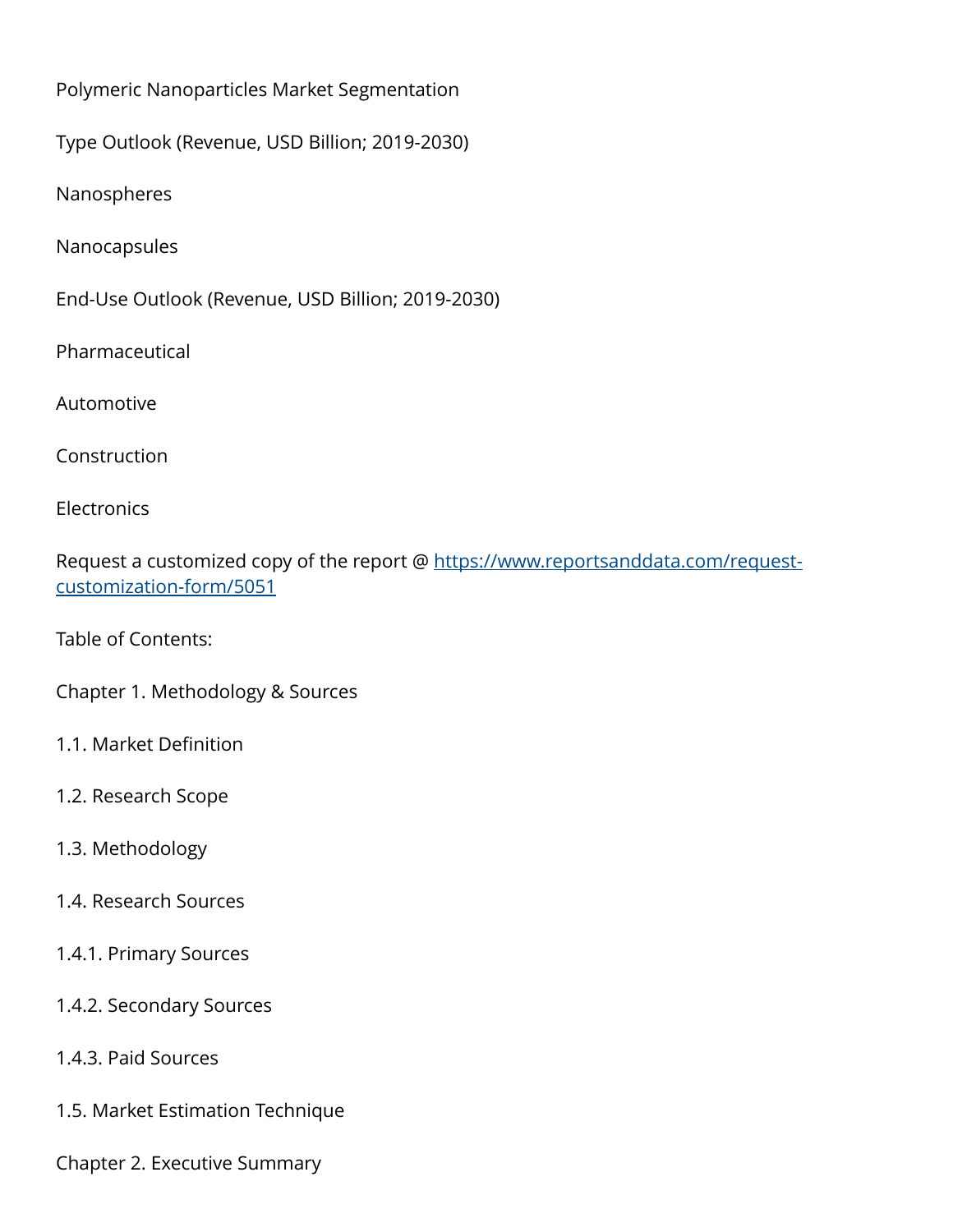- 2.1. Summary Snapshot, 2020-2030
- Chapter 3. Key Insights
- Chapter 4. Global Pharma & Healthcare Market Segmentation
- 4.1. Global Pharma & Healthcare Market COVID-19 Impact Analysis
- 4.2. Industrial Outlook
- 4.2.1. Market indicators analysis
- 4.2.2. Market drivers' analysis
- 4.2.3. Market restraints analysis
- 4.3. Technological Insights
- 4.4. Porter's Five Forces Analysis
- 4.5. Regulatory Framework
- 4.6. Price trend Analysis
- 4.7. Competitive Metric Space Analysis

Continued...

To know more about the report @ [https://www.reportsanddata.com/report-detail/polymeric](https://www.reportsanddata.com/report-detail/polymeric-nanoparticles-market)[nanoparticles-market](https://www.reportsanddata.com/report-detail/polymeric-nanoparticles-market)

Key Regional Markets Covered in the Report:

North America (U.S.A., Canada, Mexico) Europe (Italy, U.K., Germany, France, Rest of Europe) Asia Pacific (India, China, Japan, South Korea, Australia, Rest of Asia Pacific) Latin America (Chile, Brazil, Argentina, Peru, Rest of Latin America) Middle East & Africa (Saudi Arabia, U.A.E., South Africa, Rest of the Middle East & Africa) Thank you for reading our report. To know more about the customization or any query about the report contents, please connect with us and our team will ensure the report is tailored to meet your requirements.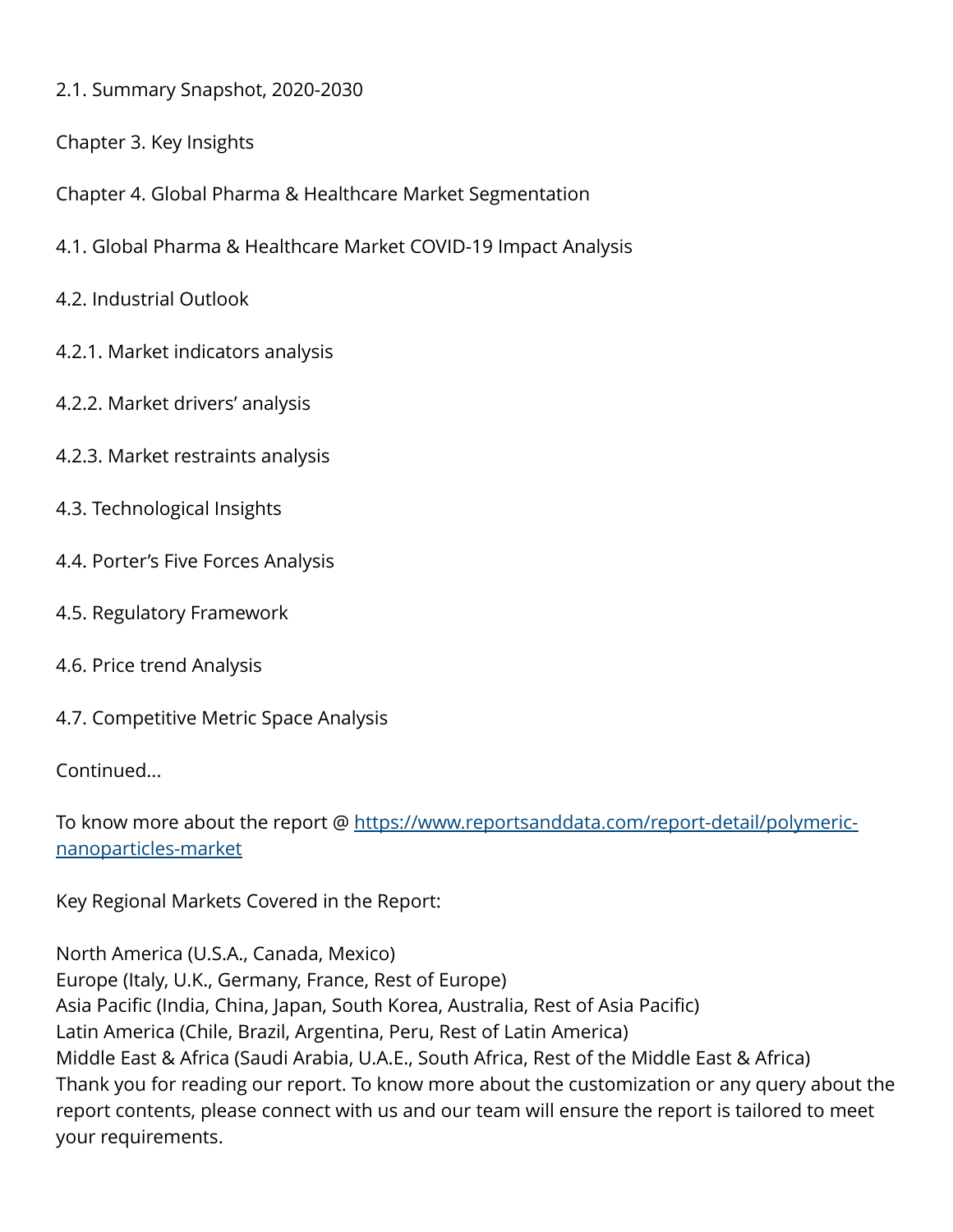Explore Reports and Data's Prime Analysis of the global [Materials and Chemicals Industry:](https://www.reportsanddata.com/report/category/materials-and-chemicals)

Dichroic Filters Market @ <https://www.reportsanddata.com/report-detail/dichroic-filters-market>

Synthetic Web Sling Market @ [https://www.reportsanddata.com/report-detail/synthetic-web](https://www.reportsanddata.com/report-detail/synthetic-web-sling-market)[sling-market](https://www.reportsanddata.com/report-detail/synthetic-web-sling-market)

Micronutrients Market @ [https://www.globenewswire.com/en/news](https://www.globenewswire.com/en/news-release/2021/03/11/2191555/0/en/Micronutrients-Market-Size-Worth-6-87-Billion-By-2028-The-increasing-efforts-to-boost-the-concentration-of-zinc-in-the-soil-to-enahance-the-production-of-crops-are-projected-to-bol.html)[release/2021/03/11/2191555/0/en/Micronutrients-Market-Size-Worth-6-87-Billion-By-2028-The](https://www.globenewswire.com/en/news-release/2021/03/11/2191555/0/en/Micronutrients-Market-Size-Worth-6-87-Billion-By-2028-The-increasing-efforts-to-boost-the-concentration-of-zinc-in-the-soil-to-enahance-the-production-of-crops-are-projected-to-bol.html)[increasing-efforts-to-boost-the-concentration-of-zinc-in-the-soil-to-enahance-the-production-of](https://www.globenewswire.com/en/news-release/2021/03/11/2191555/0/en/Micronutrients-Market-Size-Worth-6-87-Billion-By-2028-The-increasing-efforts-to-boost-the-concentration-of-zinc-in-the-soil-to-enahance-the-production-of-crops-are-projected-to-bol.html)[crops-are-projected-to-bol.html](https://www.globenewswire.com/en/news-release/2021/03/11/2191555/0/en/Micronutrients-Market-Size-Worth-6-87-Billion-By-2028-The-increasing-efforts-to-boost-the-concentration-of-zinc-in-the-soil-to-enahance-the-production-of-crops-are-projected-to-bol.html)

Chlor-Alkali Market @ [https://www.globenewswire.com/en/news](https://www.globenewswire.com/en/news-release/2021/01/25/2163413/0/en/Chlor-Alkali-Market-Size-to-Reach-USD-137-99-Billion-By-2027-Increasing-Demand-from-End-Use-Industries-Such-as-Textiles-Glass-and-Paper-Pulp-will-be-the-Major-Factor-Driving-the-In.html)[release/2021/01/25/2163413/0/en/Chlor-Alkali-Market-Size-to-Reach-USD-137-99-Billion-By-](https://www.globenewswire.com/en/news-release/2021/01/25/2163413/0/en/Chlor-Alkali-Market-Size-to-Reach-USD-137-99-Billion-By-2027-Increasing-Demand-from-End-Use-Industries-Such-as-Textiles-Glass-and-Paper-Pulp-will-be-the-Major-Factor-Driving-the-In.html)[2027-Increasing-Demand-from-End-Use-Industries-Such-as-Textiles-Glass-and-Paper-Pulp-will](https://www.globenewswire.com/en/news-release/2021/01/25/2163413/0/en/Chlor-Alkali-Market-Size-to-Reach-USD-137-99-Billion-By-2027-Increasing-Demand-from-End-Use-Industries-Such-as-Textiles-Glass-and-Paper-Pulp-will-be-the-Major-Factor-Driving-the-In.html)[be-the-Major-Factor-Driving-the-In.html](https://www.globenewswire.com/en/news-release/2021/01/25/2163413/0/en/Chlor-Alkali-Market-Size-to-Reach-USD-137-99-Billion-By-2027-Increasing-Demand-from-End-Use-Industries-Such-as-Textiles-Glass-and-Paper-Pulp-will-be-the-Major-Factor-Driving-the-In.html)

Release Agents Market @ [https://www.globenewswire.com/news](https://www.globenewswire.com/news-release/2019/04/23/1808161/0/en/Release-Agents-Market-To-Reach-USD-1-40-Billion-By-2026-Reports-And-Data.html)[release/2019/04/23/1808161/0/en/Release-Agents-Market-To-Reach-USD-1-40-Billion-By-2026-](https://www.globenewswire.com/news-release/2019/04/23/1808161/0/en/Release-Agents-Market-To-Reach-USD-1-40-Billion-By-2026-Reports-And-Data.html) [Reports-And-Data.html](https://www.globenewswire.com/news-release/2019/04/23/1808161/0/en/Release-Agents-Market-To-Reach-USD-1-40-Billion-By-2026-Reports-And-Data.html)

## About Reports and Data

Reports and Data is a market research and consulting company that provides syndicated research reports, customized research reports, and consulting services. Our solutions purely focus on your purpose to locate, target, and analyze consumer behavior shifts across demographics, across industries, and help clients to make smarter business decisions. We offer market intelligence studies ensuring relevant and fact-based research across multiple industries, including Healthcare, TouchPoints, Chemicals, Products, and Energy. We consistently update our research offerings to provide our clients are aware of the latest trends existent in the market. Reports and Data has a strong base of experienced analysts from varied areas of expertise. Our industry experience and ability to develop a concrete solution to any research problems provide our clients with the ability to secure an edge over their respective competitors.

Tushar Rajput Reports and Data + 12127101370 [email us here](http://www.einpresswire.com/contact_author/3482500) Visit us on social media: [Facebook](https://www.facebook.com/reportsanddata) **[Twitter](https://twitter.com/reportsanddata)**